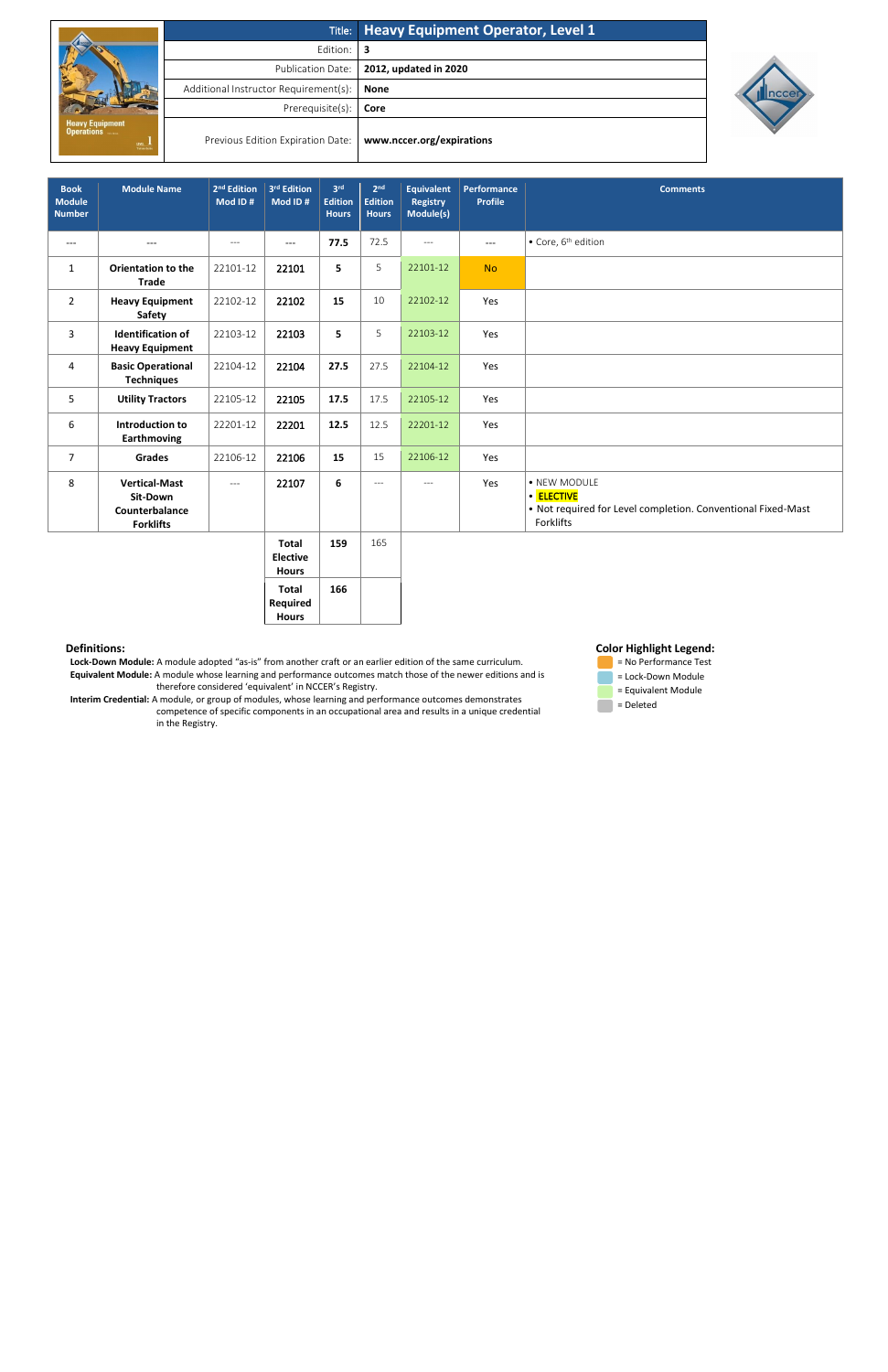|                                                                  |                                       | Title: Heavy Equipment Operator, Level 2 |
|------------------------------------------------------------------|---------------------------------------|------------------------------------------|
|                                                                  | Edition:                              | В                                        |
|                                                                  | <b>Publication Date:</b>              | 2013, reissued in 2020                   |
| <b>Heavy Equipment</b><br>Operations<br>$\frac{um}{\frac{1}{2}}$ | Additional Instructor Requirement(s): | <b>None</b>                              |
|                                                                  | Prerequisite(s):                      | <b>None</b>                              |
|                                                                  | Previous Edition Expiration Date:     | www.nccer.org/expirations                |



## **Definitions:**

 **Lock-Down Module:** A module adopted "as-is" from another craft or an earlier edition of the same curriculum. **Equivalent Module:** A module whose learning and performance outcomes match those of the newer editions and is therefore considered 'equivalent' in NCCER's Registry.

 **Interim Credential:** A module, or group of modules, whose learning and performance outcomes demonstrates competence of specific components in an occupational area and results in a unique credential in the Registry.





| <b>Book</b><br><b>Module</b><br><b>Number</b> | <b>Module Name</b>                           | 2 <sup>nd</sup> Edition<br>Mod ID# | 3rd Edition<br>Mod ID# | 3rd<br><b>Edition</b><br><b>Hours</b> | 2 <sub>nd</sub><br><b>Edition</b><br><b>Hours</b> | <b>Equivalent</b><br><b>Registry</b><br>Module(s) | Performance<br><b>Profile</b> | <b>Comments</b> |
|-----------------------------------------------|----------------------------------------------|------------------------------------|------------------------|---------------------------------------|---------------------------------------------------|---------------------------------------------------|-------------------------------|-----------------|
| $\mathbf{1}$                                  | <b>Rough Terrain</b><br><b>Forklifts</b>     | 22206-13                           | 22206                  | 22.5                                  | 22.5                                              | 22206-13                                          | Yes                           |                 |
| $\overline{2}$                                | <b>On-Road Dump</b><br><b>Trucks</b>         | 22202-13                           | 22202                  | 20                                    | 20                                                | 22202-13                                          | Yes                           |                 |
| $\overline{3}$                                | <b>Excavation Math</b>                       | 22207-13                           | 22207                  | 17.5                                  | 17.5                                              | 22207-13                                          | Yes                           |                 |
| 4                                             | <b>Interpreting Civil</b><br><b>Drawings</b> | 22209-13                           | 22209                  | 20                                    | 20                                                | 22209-13                                          | Yes                           |                 |
| 5                                             | <b>Site Work</b>                             | 22210-13                           | 22210                  | 20                                    | 20                                                | 22210-13                                          | Yes                           |                 |
| 6                                             | Soils                                        | 22308-13                           | 22308                  | 10                                    | 10                                                | 22308-13                                          | Yes                           |                 |
| $\overline{7}$                                | <b>Skid Steers</b>                           | 22212-13                           | 22212                  | 22.5                                  | 22.5                                              | 22212-13                                          | Yes                           |                 |
| 8                                             | Loaders                                      | 22205-13                           | 22205                  | 17.5                                  | 17.5                                              | 22205-13                                          | Yes                           |                 |
| 9                                             | <b>Scrapers</b>                              | 22204-13                           | 22204                  | 17.5                                  | 17.5                                              | 22204-13                                          | Yes                           |                 |
|                                               |                                              |                                    | <b>Total</b>           | 167.5                                 | 167.5                                             |                                                   |                               |                 |

**Hours**